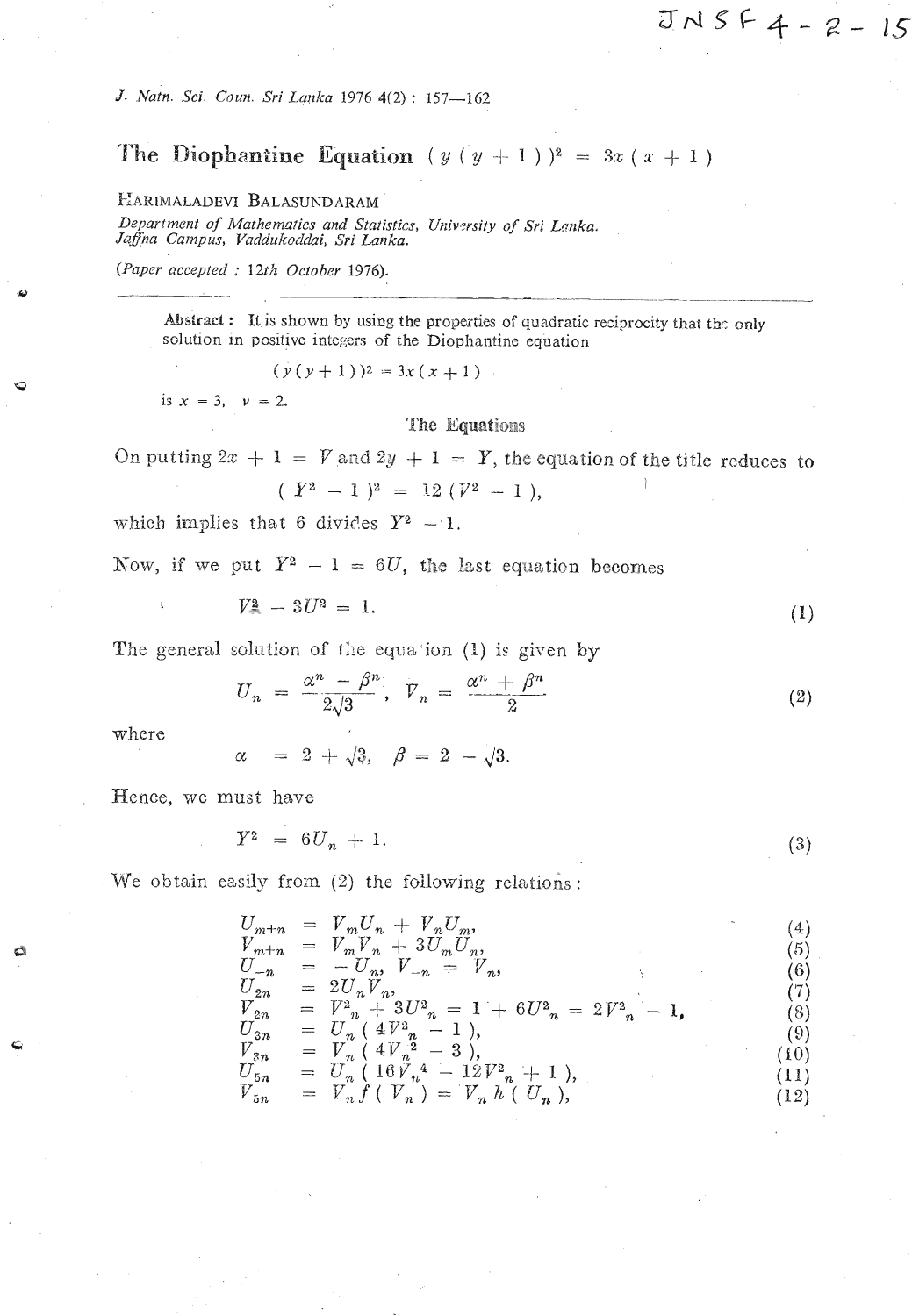Harimaladevi Balasundaram

where 
$$
f(V) = 16V^4 - 20V^2 + 5
$$

and  $h ( U ) = 144U^4 + 36U^2 + 1.$ 

The following congruences hold :

$$
U_{n+2r} \equiv -U_n \pmod{V_r},
$$
  
\n
$$
U_{n+2r} \equiv -U_n \pmod{V_r},
$$
  
\n
$$
U_{n+2r} \equiv U_n \pmod{U_r}
$$
 (14)

$$
U_{n+2r} \equiv U_n \pmod{U_r} \tag{14}
$$

We need the following results which can be easily established by induction :

- (i)  $U_n$  is odd or even according as n is odd or even;
- (ii)  $U_2 \equiv 4 \pmod{13}$ , and if  $k = 2^t$  with t an integer > 1,  $U_k \equiv \pm 4 \pmod{13}$ , according as *t* is even or odd ; *(15)*
- (iii) If  $k = 2^t$ , then  $V_k \equiv 2, 7, 5, 3, -6 \pmod{23}$  when  $t \equiv 0, 1, 2, 3, 4$ (mod 5)<sub>-</sub> respectively. **(16) (16)**

We also note that since  $Y = 2y + 1$ , Y is odd and so if  $U_n$  satisfies (3), then  $U_n$  must be even.

Hence, **n** must be necessarily even for **(3)** to hold.

We require the following table of values:

| $\it n$          | $\overline{U}_n$ | V     |
|------------------|------------------|-------|
| 0                | 0                | l     |
| ı                | ı                | $\,2$ |
| $\boldsymbol{2}$ | 4                | 7     |
| 3                | 15               | 26    |
| 4                | 56               | 97    |
| б                | 209              | 362   |
| 6                | 780              | 1351  |
| 7                | 2911             | 5042  |
| 8                | 10864            | 18817 |

The proof is now accomplished in five stages:

(a) (3) is impossible if  $n \equiv 4$  (mod 10).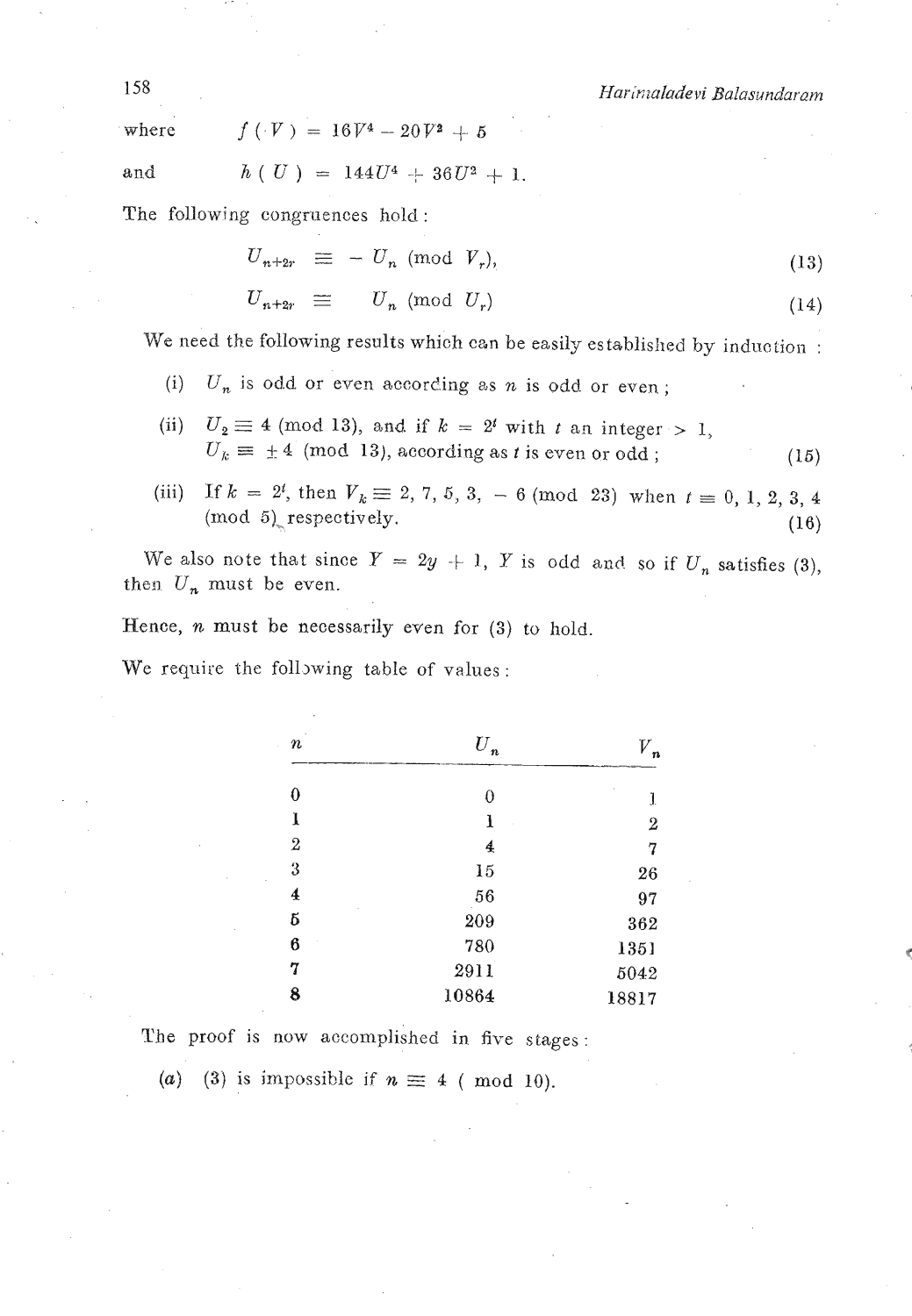#### *The Diophantine Equation*

For, using (14) we find that

$$
U_n \equiv U_4 \pmod{U_5}
$$
  
\n
$$
\equiv 56 \pmod{209}
$$
  
\n
$$
\equiv 56 \pmod{11}, \text{ since } 11/209
$$
  
\n
$$
\equiv 1 \pmod{11}.
$$

Thus we find that

 $6U_n + 1 \equiv 7 \pmod{11}$ 

and since  $(7/11) = -1$ , (3) is impossible.

(b) (3) is impossible if  $n \equiv 6 \pmod{10}$ .

**For,** using (14) we find that .

$$
U_n \equiv U_6 \pmod{U_5}
$$
  
\n
$$
\equiv 780 \pmod{209}
$$
  
\n
$$
\equiv 780 \pmod{11}
$$
  
\n
$$
\equiv -1 \pmod{11}.
$$

Thus we find that

 $6U_n + 1 \equiv -5 \pmod{11}$ 

and since  $(-5/11) = -1$ , (3) is impossible.

(c) (3) is impossible if  $n \equiv 8 \pmod{10}$ .

For, using (14) we find that

 $U_n \equiv U_8 \pmod{U_5}$  $\equiv$  10864 (mod 209)  $\equiv$  10864 (mod 11)<br>  $\equiv$  7 (mod 11).  $\equiv$  7 (mod 11).

Thus we find that:

 $\mathcal{L}^2$ 

6

$$
6U_n + 1 \equiv 43 \pmod{11}
$$

$$
\equiv -1 \pmod{11}
$$

and since  $(-1/11) = -1$ , (3) is impossible.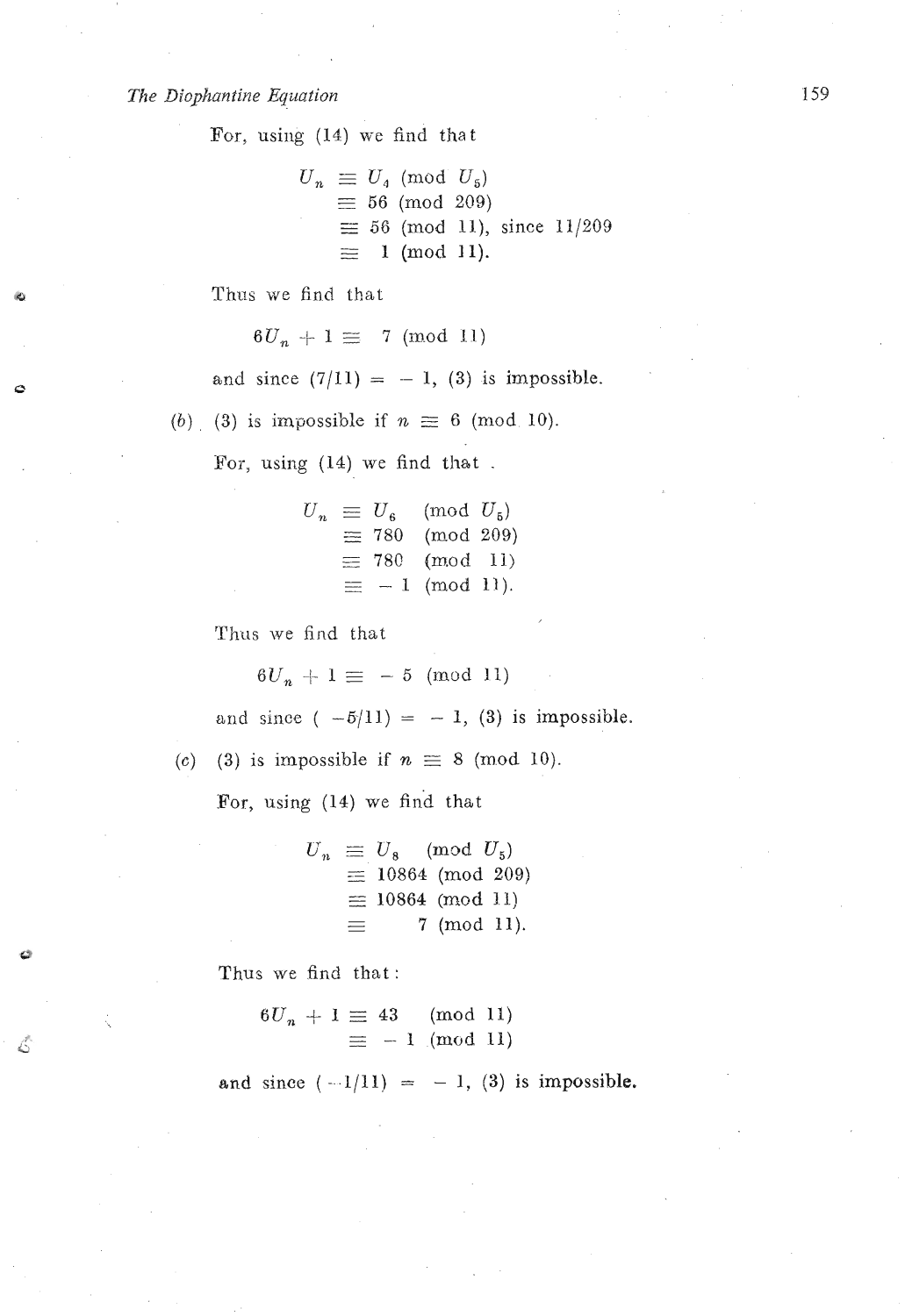(d) (3) is impossible if  $n \equiv 0 \pmod{10}$ ,  $n \neq 0$ , that is, if  $n = 5k(2m + 1)$ where  $k = 2^t$  with *t* an integer  $\geq 1$  and *m* is an integer.

For, using (13) we find that

$$
U_n \equiv \pm U_{5k} \pmod{V_{5k}}
$$
  
\n
$$
\equiv \pm U_k (16V_{k} - 12V_{k}^2 + 1) \pmod{f(V_k)}
$$
  
\n
$$
\equiv \pm 4U_k (2V_{k}^2 - 1) \pmod{f(V_k)}
$$

Whence,  $6U_n + 1 \equiv \pm 24U_k (2V_{k-1}) + 1 \pmod{f(V_{k-1})}$ 

Now,

$$
\left(\frac{1 \pm 24U_k(2V^2 - 1)}{f(V_k)}\right) = \left(\frac{16V^4 - 20V^2 - 6 \pm 24U_k(2V^2 - 1)}{f(V_k)}\right)
$$

$$
= \left(\frac{2}{f(V_k)}\right)\left(\frac{2V^2 - 1}{f(V_k)}\right)\left(\frac{4V^2 - 3 \pm 12U_k}{f(V_k)}\right)
$$

$$
= \left(\frac{12U^2 - 1 \pm 12U_k}{h(U_k)}\right)
$$

$$
= \left(\frac{h(U_k)}{h(U_k)}\right)
$$

$$
= \left(\frac{h(U_k)}{12U^2 - 12U_k + 1}\right)
$$

$$
= \left(\frac{12.13 U^2 - 12U_k + 1}{12U^2 - 12U_k + 1}\right)
$$

$$
= \left(\frac{13}{12U^2 - 12U_k + 1}\right)
$$

$$
= \left(\frac{12U^2 - 12U_k + 1}{13}\right)
$$

$$
= \left(\frac{12U^2 - 12U_k + 1}{13}\right)
$$

$$
= \left(\frac{-U^2 - 7U_k + 1}{13}\right)
$$

$$
= \left(\frac{-U^2 - 7U_k + 1}{13}\right)
$$
by (15)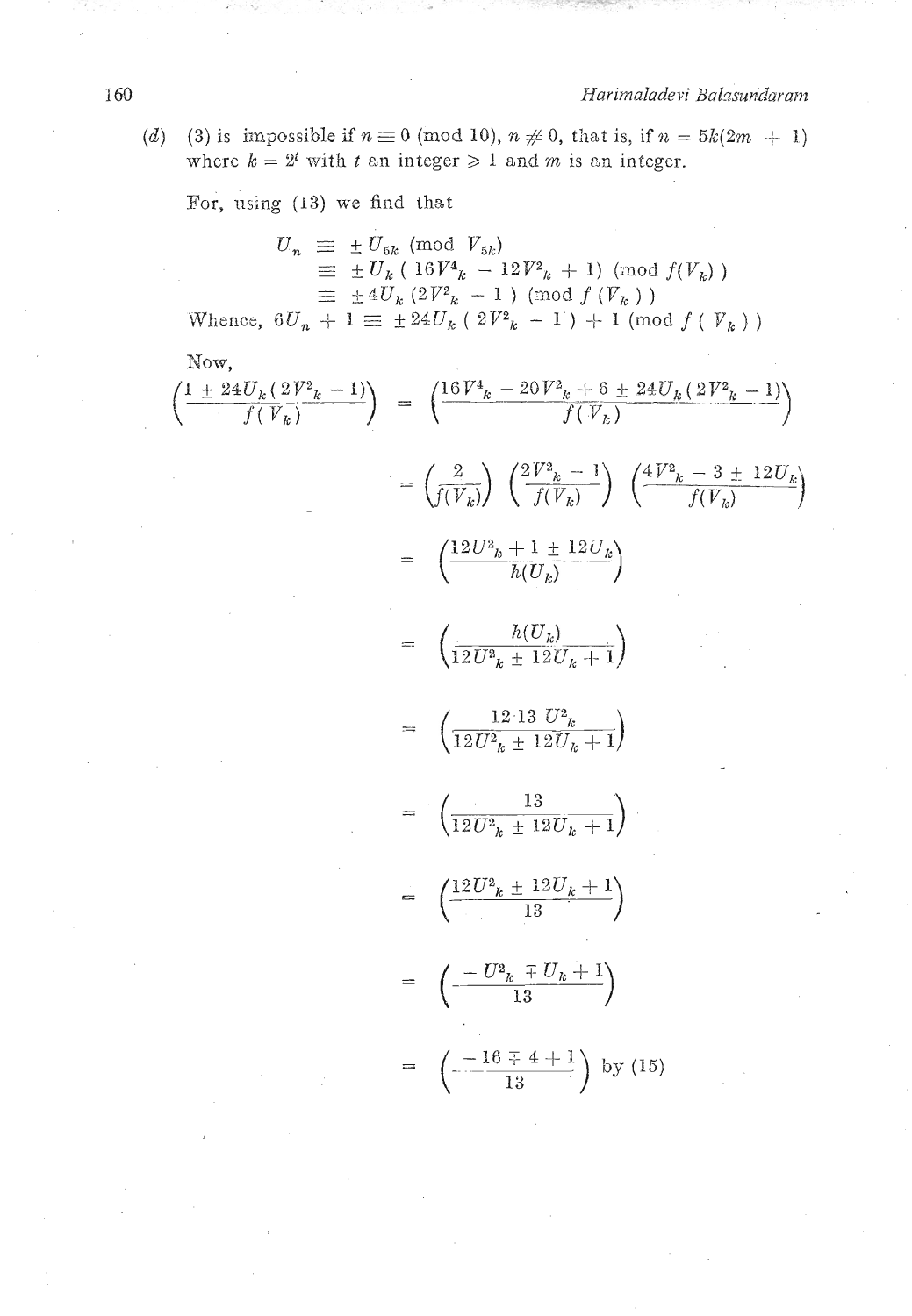*The Dfopkantine Equation* 

$$
= \left(\frac{2}{13}\right) = -1
$$

and so (3) is impossible.

*(e)* **(3)** is impossible if n *2* (mod *lo), n* # *2,* that is, **n** = 2 + *IOkm,*  where  $k = 2^t$  with *t* an integer  $\geq 0$  and *m* is an odd integer.

For, using (13) we find that  

$$
U_n = -U_2 \equiv -4 \pmod{V_{5k}}.
$$

Thus,

$$
6U_n + 1 \equiv -23 \pmod{V_k f(V_k)}
$$

and so **(3)** would jmply

$$
\left(\frac{-23}{V_k}\right) = \left(\frac{-23}{f(V_k)}\right) = +1. \tag{17}
$$

But it is easily seen that

 $V_2 \equiv 3 \pmod{4}$ ,  $V_k \equiv 1 \pmod{4}$  for  $t \ge 2$ ,

and  $f(V_k) \equiv 1 \pmod{4}$  for  $t \ge 0$ ,

so, using quadratic reciprocity, (17) implies

$$
\left(\frac{V_k}{23}\right) = +1 \text{ for } t \geqslant 1 \tag{18}
$$

and 
$$
\left(\frac{f(V_k)}{23}\right) = +1 \text{ for } t \geq 0.
$$
 (19)

Now by (16) the residues of  $V_k$  modulo 23 and so  $f(V_k)$  modulo 23 are periodic with respect to *t,* and the length of the period is 5. The following table gives these residues and the signs of their Legendre symbols ( $V_k/23$ ) and ( $f(V_k)/23$ ); we see that (18) or (19) is impossible.